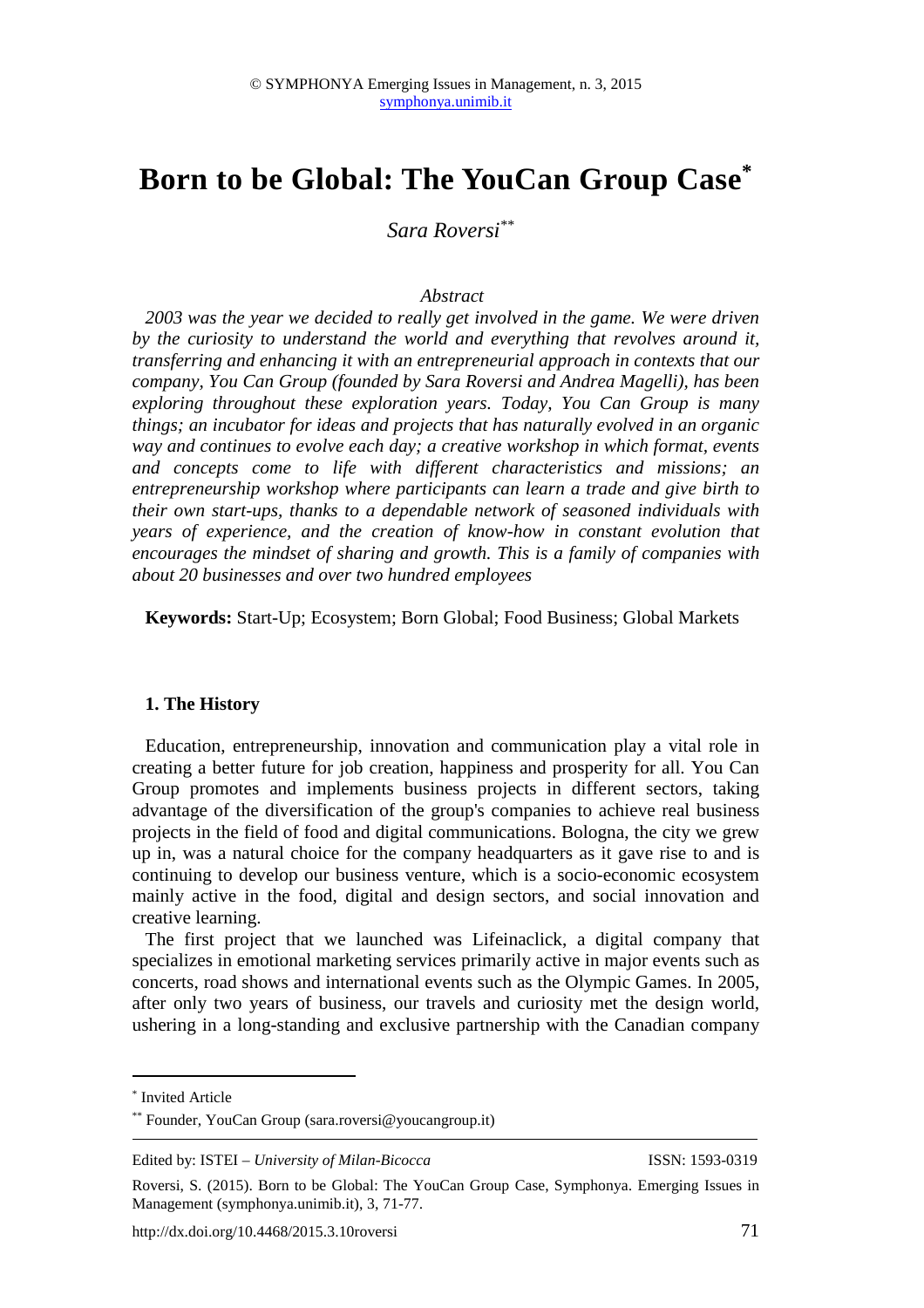Molo Design. Molo Design is a unique furniture company that makes distinctive and practical furniture as well as dividers and lighting fixtures entirely out of paper with an innovative approach that is creative and entirely sustainable. We have always maintained a balanced attentiveness for all our projects, including those that we keep on the back burner, and follow our passions, which, as a result, led us on the path of emotional marketing and overseas design. Our road has now taken a new and even more thrilling direction: the world of food.

Thus, the dawn of a new era commenced for You Can Group and with it, the birth of various food formats such as Sosushi, which in 2005 was able to bring the cuisine of the Land of the Rising Sun into the historic centre of Bologna, reaching 35 stores in 2011 and then sold to a British fund. To follow Sosushi was WellDone, more than just a high quality burger joint, it has become a local hot spot that has redefined the gourmet burger experience. WellDone offers a new way to eat and enjoy the classic sandwich with quality and local ingredients offered to customers in unique combinations. All locations are furnished with an elegant, vintage chic style, refurbished with one-of-a-kind pieces mixed and matched with original design elements and a unique touch; a treat for the eye as well as the palate. This is how these successful projects came to life, bringing the latest trends in gastronomy from all over the world to Italy. At the same time, we were able to become international ambassadors of Italian culinary excellence, particularly the culinary excellence of the city of Bologna. We first landed in the cosmopolitan city of San Francisco where we decided to open the first Tortellino Gourmet Pasta to Go location outside Bologna. Tortellino is based on the format of the acclaimed Bolognese pasta tradition, which we were able to introduce to the international street food scene.

We were able to manage to combine historical gastronomic tradition of our home town with street food culture. Tortellini, tagliatelle, ravioli and other succulent Emilian pasta specialties served in convenient packaging that allow people to enjoy a tasty and authentic Bolognese meal on the go, anytime. Preserving Italian food traditions, which are often precursors for future food innovations, has also convinced us to invest in projects that have been started by likeminded dreamers, such as 'O Fiore Mio, gourmet pizzeria born in Faenza, and I Love Italian Food, an international network dedicated to promoting Italian food throughout the world.

Travelling and establishing international relations has been key for You Can Group and we pride ourselves on being a youthful, dynamic team constantly evolving and growing. We are immersed in a competitive global environment, living in a prosperous territory that is very much rooted in its traditions and we are fuelled by the will to bring positive stimuli and cross-pollination into the community that welcomes us and make it attractive for young talent. These are just some the ingredients that have guided us throughout the years and we have devoted vast resources and energy into projects to advance the ecosystem, forming our team in an unconventional way, stimulating the creation of new businesses, sharing best practices, initiating open innovation paths and co-designing and generating positive impacts on the world around us.

It has taken several years for us to strike the perfect balance and channel our entrepreneurial spirit towards a new dimension where education, entrepreneurship and innovation intersect. Apprenticeships, internships, hackathons and project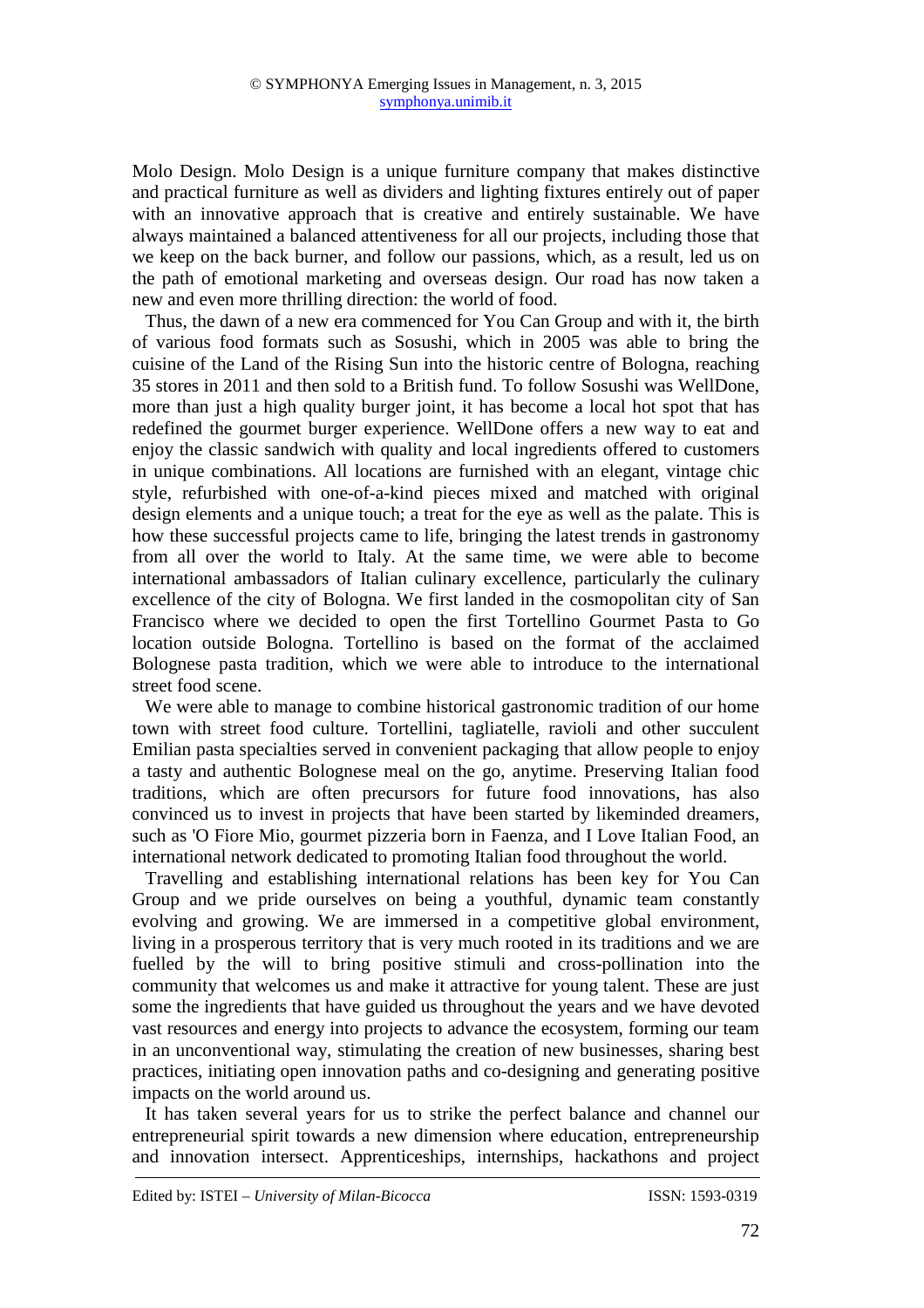works carried out in partnership with international business schools and start-up meetups, our Global Trep Training Program are just some of the activities promoted by the group, but food remains the predominant theme.

# **2. The Vision**

Why food? Food is of prime importance. Food is a global language and a highly interdisciplinary field, it is the first commodity and primary form of cultural expression that unites people, industries and countries. Finally, food actors are and should be the pioneers in taking care of something more than just profit because their choices can have strong impacts on health, economic growth and sustainability for the planet.

That is why in 2013 we brought to life an even bigger and ambitious project, rooted in the heart of the Italian Food Valley, the non-profit organization, Future Food Institute. Acting as Trustees are Prof. Matteo Vignoli, expert in Design Thinking and processes of innovation, and 'policy shaker', Alessandro Pirani. In addition, the Future Food Institute is joined by knowledge partners and international supporters such as the Institute for the Future (IFTF) in Palo Alto, USA, which is also a non-profit with over 45 years of dedicated work and research into the trends and study of future scenarios, and the Google Food Innovation Lab team.

Through the Future Food Institute, our mission is to nurture a new generation of visionaries that aspire to become food entrepreneurs and managers, we bring together innovation and expertise to local companies and generate positive effects on the local community; our mantra is "Innovation is a cooperative effort." These simple yet strong words strengthen the aims of the Future Food Institute, the Faculty of Engineering of the University of Modena and Reggio Emilia and Institute for the Future and bring together public administration, big companies, small entrepreneurs, cooperatives, industry associations, private individuals, activists, great thinkers, researchers, Michelin-starred chefs, students, teachers, children and ordinary citizens.

*□ In 2015, from this ambitious project, the Food Innovation Program (FIP) was born, a full-time master's program focused on the food sector, innovation and entrepreneurship in order to address the future needs of the global food networks and industries. The first edition of FIP had 20 students from 11 countries from all over the world who all were unique and came from different backgrounds, but who all had one passion in common, the desire to become positive and effective actors of change in the food industry.* 

More specifically, the Food Innovation Program aims to identify new technologies for agriculture, food distribution, retail and consumer, taking into account food security, social relations and regulations, advocating the dissemination of best practices and generating radical innovations in the food industry. Keeping in line with the "Seeds of Disruptions" forecast map created by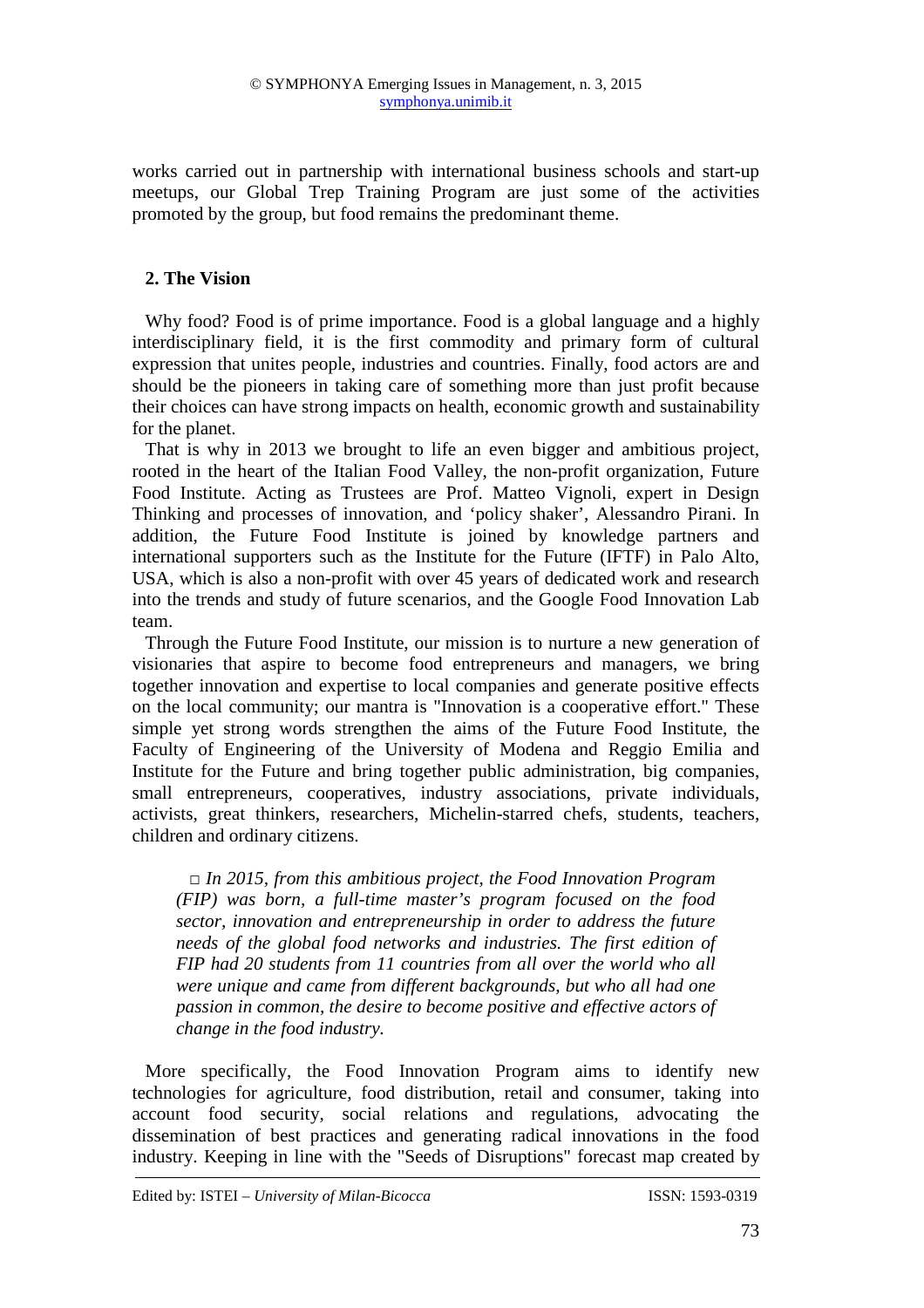the Institute for the Future that conveys how emerging technologies can be used to close important gaps in the food system, the Food Innovation Program also incorporates the Reggio Approach (an educational teaching approach that recognizes and cultivates creativity and interest in learning). FIP is a fertile and stimulating environment that successfully combines Design Thinking and Foresight - fuelled by an outstanding faculty from the University of Modena and Reggio Emilia and other partnering international institutions. It is a creative powerhouse that offers theoretical lectures, practical exercises and experimentation that allows students to go against the grain and challenge current paradigms in the food industry, contribute to innovation and build a positive feedback loop to society. As part of the rich and vast learning experience, the Program had an important and unique aspect, the OffiCucina, a hybrid kitchen maker-space with state of the art equipment such as lasers and 3D printers and traditional tools for students to experiment, create and share ideas. It is a unique space that thrives on the collaboration of a large group of influential actors that provide non-financial based resources to young entrepreneurs. It is worth noting that in Italy alone, there are over 60 co-working spaces across the nation, 46 FabLabs, 21 organized hackathons, 48 calls and 38 empowerment programs, and hopefully these will continue to flourish as their value to society become ever more evident.

Going back to FIP, the first edition of the Program and the entire network of related activities (hackathons, conferences, public events, 25 workshops open to schools and children, field trips and project works, etc.) have led to real business projects, collaborations with large international companies and figures and has helped expand our network to over 350 food start-ups active in the market today. In addition, it has created over 50 prototypes of new products or new services, some of which have also been adopted by partner companies, as well as creating six research projects developed today within our Fellowship Program, involving more than 30 companies and thousands of people who have made contact at least once with our students. Indeed, it has been an impressive year for the Food Innovation Program; from a first prototype, it has truly evolved into a real training platform.

*□ The second edition of the Food Innovation Program is already in the works and will start in September 2016. It was a 12-month experience that will be even more "global" with a Food Innovation World Tour that will bring students from Reggio Emilia to Silicon Valley and Shanghai.* 

 In addition, we will be launching a Food Innovation Executive Program designed exclusively for managers of food companies and also a Mediterranean Summer School program that will take place on the enchanting island of Sicily in July 2016. All these programs will take place alongside various laboratories geared towards children and teens curious to learn and understand how to make positive impacts on their local communities and become champions in-training who will one day safeguard the future of food.

But through it all, we never forget our roots; we are entrepreneurs and, thanks to the vast array of impetuses and unforgettable experiences lived through during the Food Innovation Program, we continue to advance the You Can Group mission -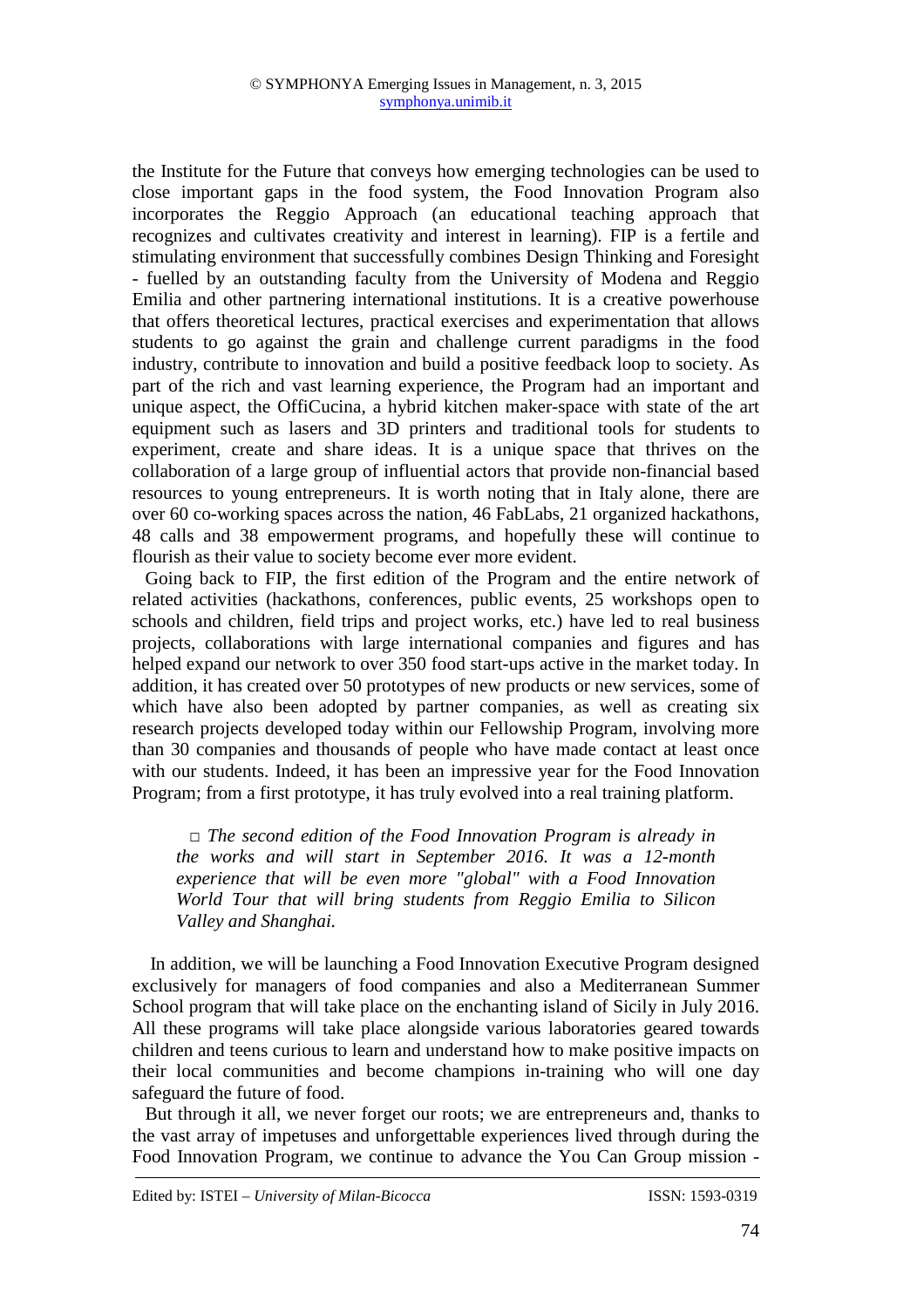"Entrepreneurship and Innovation for Growth" – along with the issues supported by the Future Food Institute, we have teamed up with Tree Srl. (a leading Sicilian company in consulting on open innovation and tutoring for start-ups) to give life to the Future Food Accelerator. The goal is to offer the most innovative companies in the food chain a customized path by involving experts that guide them to large companies, or introduce them to potential investors. To date, the Italian ecosystem has led to 5,182 innovative start-ups, most of which are located in the regions of Lombardy (1142) and Emilia Romagna (579). However, there are only 40, of those with more than 500,000 Euros in capital, while the majority fall between 1,000 to 5, 000 Euros. In addition, the majority of these (5,095), do not exceed 9 employees. When taking into consideration the investment scene, be it institutional investments, venture capitalists or angel investors, these are also singular cases at best. It is worth noting that in 2015, 133 million Euros for start-up investments in Italy was provided, however, when compared on the European platform, this is a figure that corresponds to only a tenth of what is invested in start-ups in France and Germany, and half of what is invested in Spain. It is precisely for this possibility basin that we decided to create the Future Food Accelerator.

 A joint effort that takes advantage of our already established network, expanding the food community.

Many of us look within our country for inspiration, but often times the inspiration comes to us from looking beyond our own backyard. In our case, we often look to Silicon Valley. For us, it is the land of innovation, technology and cutting edge visions and also the place to meet exciting people and cross pollinate ideas. It would be here where we would have met two of our members, now an integral part of our ecosystem: Alessio D'Antino and Pierluigi Santoro.

Two talented young Italian entrepreneurs, united by the desire to give form and substance to their projects. Alessio, a native of Turin, is the quintessential global citizen, an expert in food and finance, and the creator and founder of Crowdfooding**,** an equity crowdfunding platform for food start-up, based in UK.

*□ While in Italy there are 55 crowdfunding platforms that are 100% Italian: 20 Reward-based, 14 Equity-based, 6 Donation-based, 2 Lending-based and 13 that care categorized as hybrid (combination). It is interesting to point of that Italy was the first country in Europe to adopt a Regulation on Equity Based Crowdfunding with the Growth Decree 2.0, Decreto Crescita 2.0 (Decree Law 179 of October 18, 2012) and Resolution no. 18592 of CONSOB (Commissione Nazionale per le Società e la Borsa, which is the public authority responsible for regulating the Italian financial markets).* 

The projects received from the Italian platforms are more than 50 thousand, of which about one third are published and among them about 35% are actually financed.

Fundamentally, Crowdfooding is an element that enriches our world by providing opportunities for alternative fundraising for start-ups and much more. Then there is Pierluigi Puglia, gifted agronomist educated in Wageningen. Like us, he is a serial entrepreneur and because of him we were able to realize one of our greatest dreams: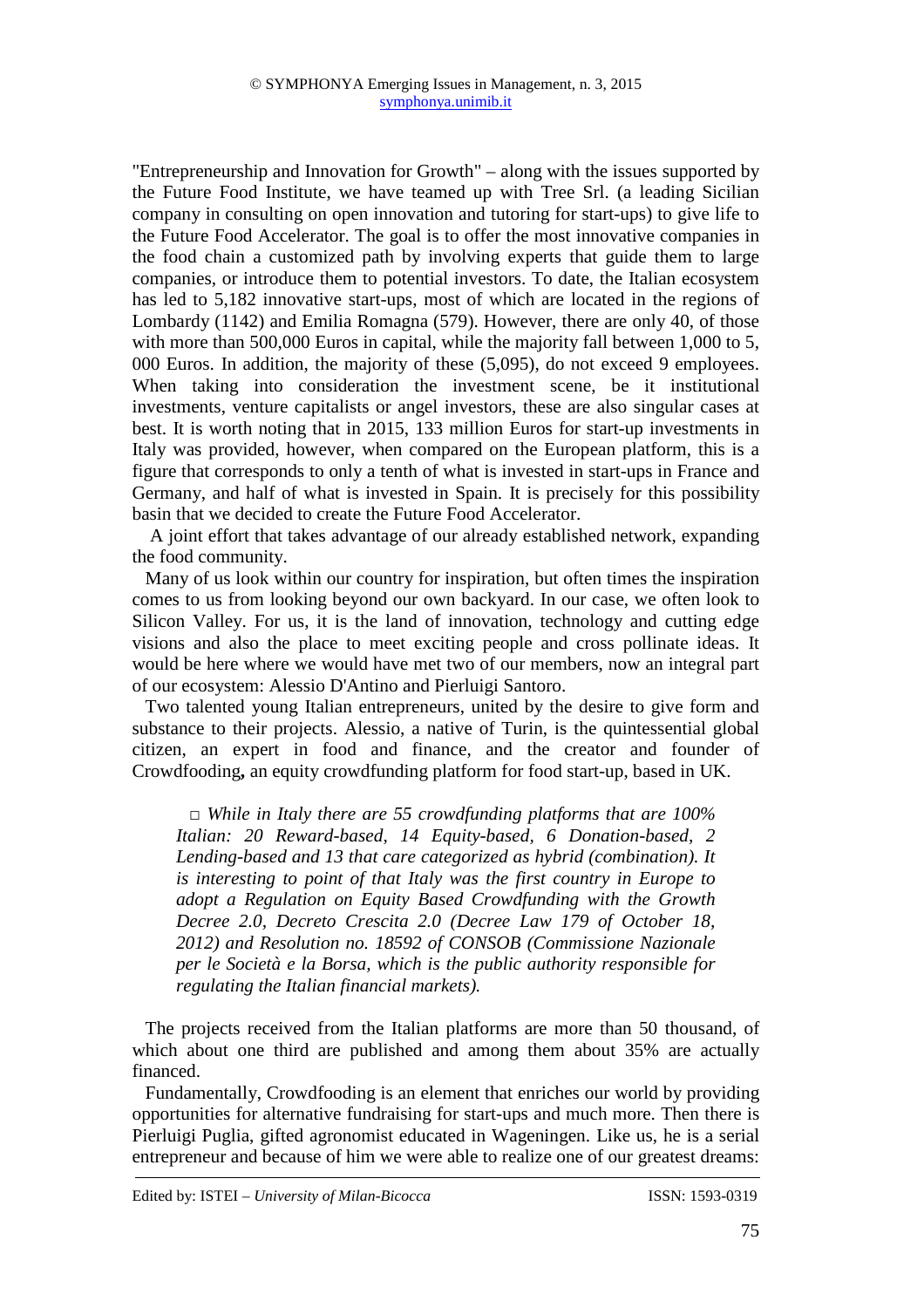to return to the land, the Italian countryside and reconnect with the world of agriculture. With us and specifically with Alessandro Roversi (You Can Group partner), we founded Future Farm, our first experimental and innovative farm prototype. There are two production chains that will be carried out, one derived from organic agriculture aimed at the production of low-gluten flour made from ancient grains and the other being the recycling and reuse of agricultural waste. Keeping the imprinting of the mother project, ample space will also be allocated to an authentic recreational area that will be equipped to host students, researchers and Agtech start-ups in need of hands-on field practice for testing and prototyping. This was a valid and sound choice, given the data recorded on start-ups in the post Expo backdrop where, at least thematically, the majority remained in the combination of agritech-sustainability comprised of 32% of registered enterprises in processing, which is a much more massive share than the sharing economy (20%), e-commerce and distribution (12%), safety and traceability, and health (both 11%, respectively), superfoods (9%) and retail (5%).

### **3. Conclusion**

There have been countless brilliant minds and start-ups that we have had the privilege to meet throughout the years and who we can proudly add to the growing network of You Can Group and the Future Food Ecosystem. Some of them have become true champions within the group and have enriched the skills and services the entire system, others have entered the family and have opened up new lines of business, but the vast majority have been true agents of change within the entire industry and have brought innovation to the industry, turning into companies or have evolved into new projects within consolidated companies.

Thanks to all the vibrant facets of the start-up world, we have been able to continuously evolve and define our mission, always remaining true to the principles of encouraging the birth and growth of young entrepreneurs and food innovators who are responsible visionaries who are able to generate a positive impact on society. We had a dream of bettering the world for our children and so we set out to make this dream come true, one day at a time, making our contribution and always remembering to never stop dreaming.

#### **Bibliography**

- Arora, A., & Gambardella, A. (1994). The changing technology of technological change: general and abstract knowledge and the division of innovative labour. *Research Policy*, 23(5), 523-532. http://dx.doi.org/10.1016/0048-7333(94)01003-X
- Arrigo, E. (2009). Market-Driven Management, Global Competition and Corporate Responsibility, Symphonya. Emerging Issues in Management (symphonya.unimib.it), 1, 54-70 http://dx.doi.org/10.4468/2009.1.06arrigo
- Blank, S. (2013). Why the lean start-up changes everything. Harvard business review, 91(5), 63-72.
- Brondoni, S.M. (2010). Intangibles, Global Networks & Corporate Social Responsibility, Symphonya. Emerging Issues in Management (symphonya.unimib.it), 2, 6-24 http://dx.doi.org/10.4468/2010.2.02brondoni

Edited by: ISTEI – *University of Milan-Bicocca* ISSN: 1593-0319